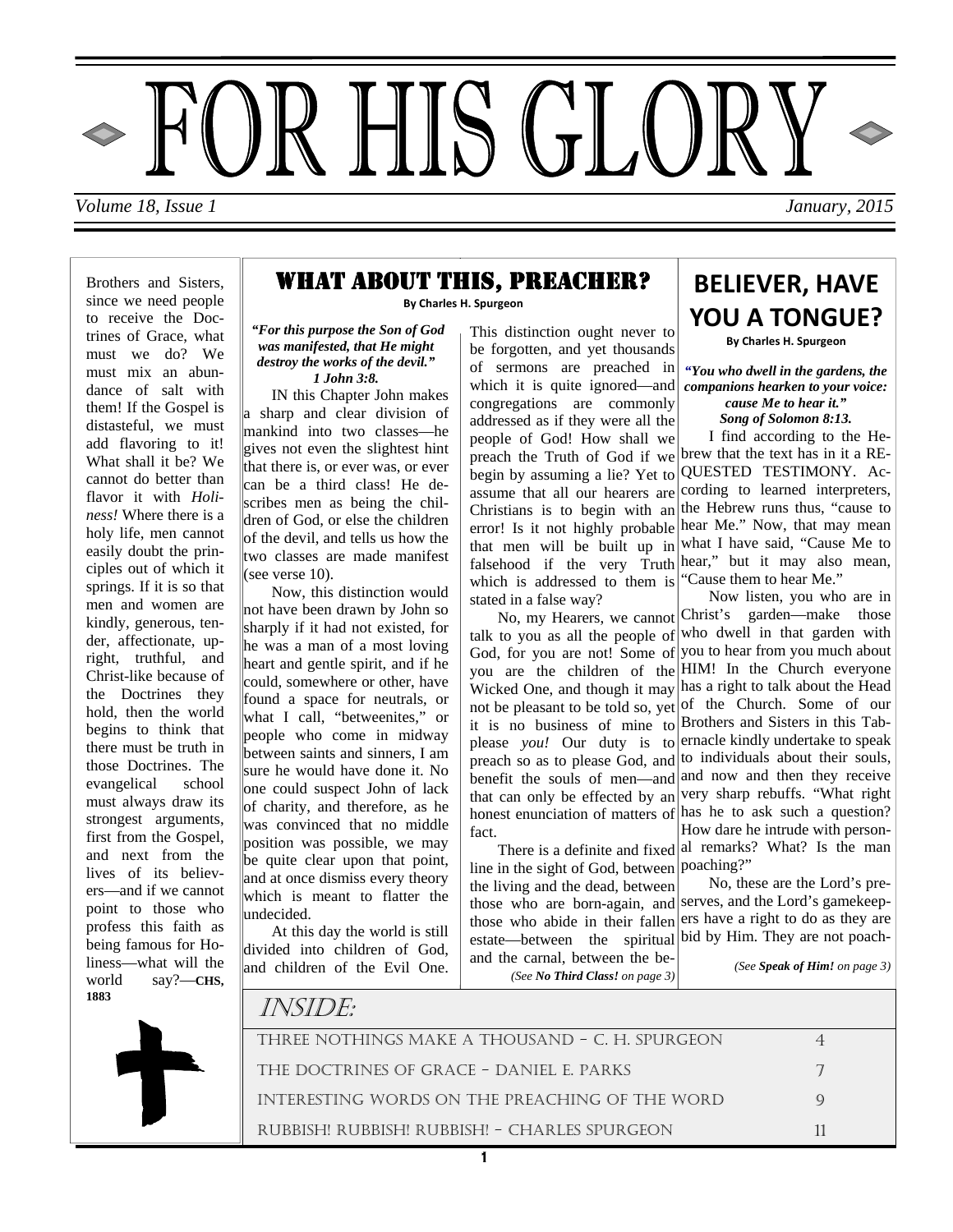#### **Questions Regarding the Salvation of Our Children**

**By Pastor Daniel E. Parks** 

**Sovereign Grace BapƟst Church, 74 Cane Carlton, Frederiksted, US Virgin Islands, 00840**

 **I. Am I truly concerned for the Salvation of my children?** John the Apostle was (3 John v.4)—"I have no greater joy than to hear that my children walk in truth." John here speaks of his *spiritual* children (as in 1 Tim 1:2; Titus 1:4).But by an extension of application we may express the same concern for our *physical* children. The greatest desire of our hearts for them should be that they walk in Christ the Truth—believing in Him rightly, imitating Him faithfully. It should grieve our hearts deeply to ever hear that our children are walking in a lie.

**II. Do I pray for the Salvation of my children?** Abraham did (Gen 17:18)—"And Abraham said to God, 'Oh, that Ishmael might live before You!'" It should be our sincere and unceasing prayer that God would give to our children the wherewithal to live in believing, reverencing, worshiping, and serving Him. Consider also, that Paul the Apostle's desire and prayer to God for his countrymen was for their Salvation (Rom 10:1). How much more should we express the same for our children!

 **III. Do I ascertain that my children regularly hear the Gospel?** God commands us to do so—with a blessed Promise to the obedient (Prov 22:6)—"Train up a child in the way he should go, and when he is old he will not depart from it." And God specifically commands fathers to do so (Eph 6:4)—"And you, fathers, do not provoke your children to wrath, but bring them up in the training and admonition of the Lord." Timothy had been blessed because his mother and grandmother had done so (2 Tim 3:15)—"From childhood you have known the Holy Scriptures, which are able to make you wise for Salvation through faith which is in Christ Jesus" (cp 1:5).

 I began preaching to my children while they were still in their cribs, and have never ceased to do so throughout the remainder of their lives. They were required to attend Lord's Day worship services and daily family devotions. They were forbidden to attend any church where the Gospel of God's Free and Sovereign Grace in Jesus Christ was not preached. May they, by the Grace of God, through these sincere efforts be made "wise for Salvation through faith which is in Christ Jesus."

 **IV. Do I exemplify the Gospel before my children?** God requires us to do so (Phil 1:27)—"Only let your conduct be worthy of the Gospel of Christ." The Gospel must not only be preached *by* us, but also exemplified *in* us. Gospel truths believed *inwardly* result in Gospel conduct exhibited *outwardly*. Never let it be said of us, as of the hypocrite, "He talks the talk, but does not walk the walk!" Let us, therefore, obey the Biblical admonition to "present your bodies a living sacrifice, holy, acceptable to God, which is your reasonable service. And do not be conformed to this world, but be transformed by the renewing of your mind, that you may prove what is that good and acceptable and perfect will of God" (Rom 12:1f).

 **V. Do I beseech the Lord to forgive the iniquities of my children?** Note Job's example (Job 1:4f)—"Now his sons would go and feast in their houses, each on his appointed day, and would send and invite their three sisters to eat and drink with them. So it was, when the days of feasting had run their course, that Job would send and sanctify them, and he would rise early in the morning, and offer burnt offerings according to the number of them all. For Job said, 'It may be that my sons have sinned and cursed God in their hearts.' Thus Job did regularly."

 We should pray for our children before they are capable of praying for themselves, and even when they *refuse* to pray for themselves. And we should lay hold of the Promise that, "The effective, fervent prayer of a righteous man avails much" (James 5:16).

 **VI. Have I done all within my power to bring my children to Christ?** The Savior exhorts us to do so (Mark 10:14)—"Let the little children come to Me, and do not forbid them." Christ promises to receive our children if they come to Him. Never let us forbid them to come to Him. Rather, let us lead them to Him, and may they, by His Grace, follow us to Him.

\_\_\_\_\_\_\_\_\_\_\_\_\_\_\_\_\_\_\_\_\_\_\_\_\_\_\_\_\_\_\_\_\_\_\_\_\_\_

### Spurgeon on Long Handles

"There are many great men with long handles to their names who know little of the Gospel, while some of the poor unlettered ones spell out the whole secret, and become perfect masters in divinity. If they had degrees, who deserve them, diplomas would often be transferred and given to those who hold the plow handle or work at the carpenter's bench. There is often more divinity in the little finger of a plowman than there is in the whole body of some of our modern divines! 'Don't they understand divinity?' you say. Yes, in the *letter* of it. But as to the *spirit and life* of it, D.D. often means DOUBLY DESTITUTE."—Adapted from *The C. H. Spurgeon Collection, Ages Software—Sermon #265, Volume 5– The Meek and the Lowly One*—Read/download entire sermon at http:// www.spurgeongems.org .

\_\_\_\_\_\_\_\_\_\_\_\_\_\_\_\_\_\_\_\_\_\_\_\_\_\_

**"What are you** *doing* my Friends? What are you doing my Brothers and Sisters, for Christ? But I will not accuse you, I censure myself if I censure you! I will confess my own iniquities, and leave you to confess yours. I try to serve my Master, but I do not serve Him as I should. Each act that I perform is marred, either by lack of prayer for a blessing upon it; by lack of faith in my Lord, or by pride in looking back upon it. I find, continually, a tendency to serve *myself* instead of serving Christ; a constant longing to get through the work than to do it acceptably. And oh, when I think upon it all, I must say I am an unprofitable servant! Have mercy, O gracious Lord, on my good works as well as on my bad ones, for my good works are but bad in the best, and cannot be acceptable in themselves."—CHS.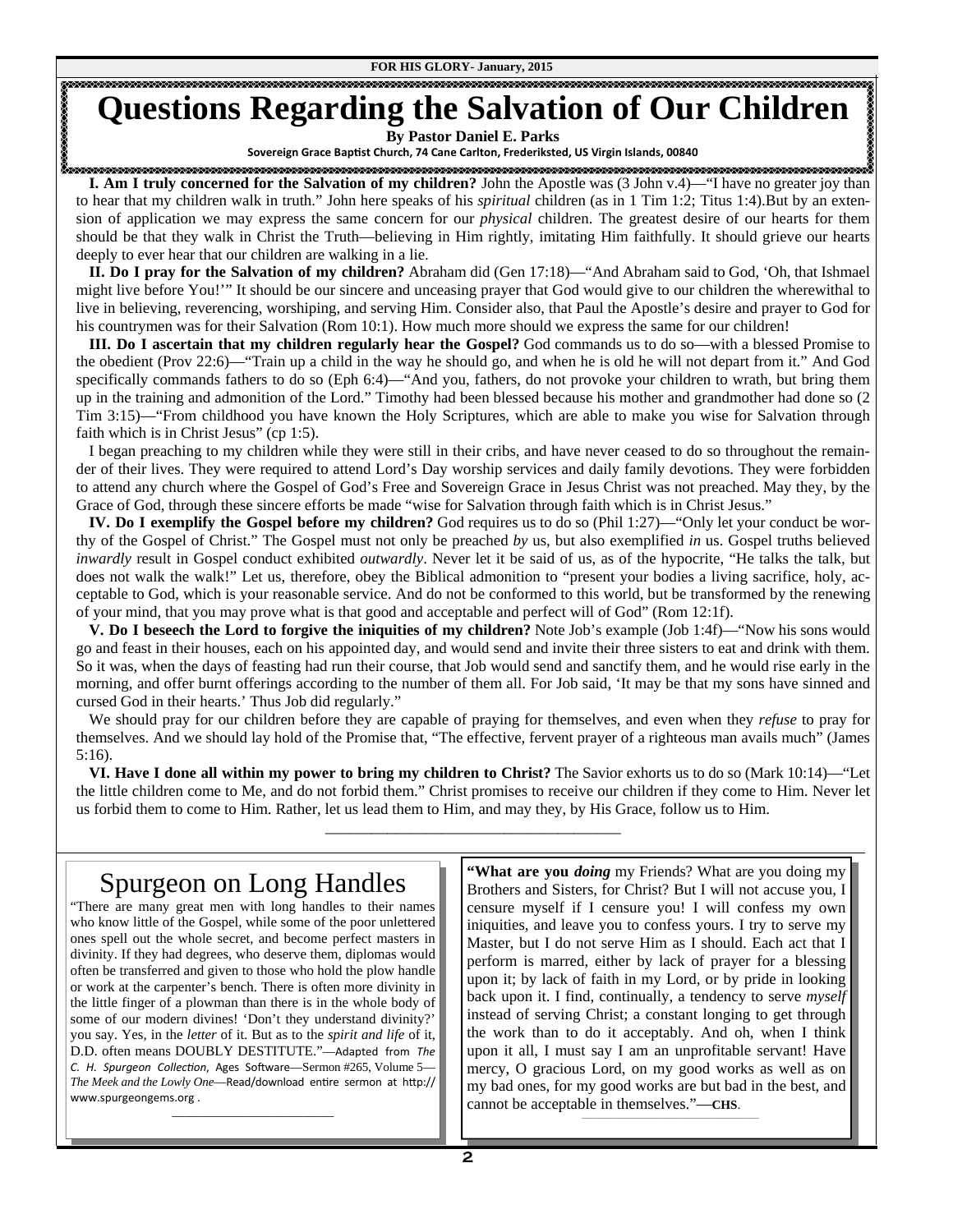

lieving and the unbelieving! There is a gulf fixed between the two orders of men, which, blessed be God, can be passed, but which, nevertheless, divides the whole race as though a vast chasm had opened up in the midst of them, and set them apart from each other, separating them into two camps. This important distinction ought to be observed in public prayer, and this is a point in which we are dissatisfied with most *liturgies*, because they are necessarily composed with the view of suiting both saints and sinners, and as a necessary result they are not suitable for either!

 The joyous notes of confidence which are becoming in the children of God are left out because the ungodly could not use such expressions of exultant faith, while on the other hand, the wailing notes which are most suitable to anxious souls are put into the mouths of men who, by the Grace of God, have long ago found their Savior! It is impossible that public prayer should be suitable for a mixed congregation unless a portion of it is evidently for such as fear the Lord, and another portion for such as do *not* fear Him. I suppose it would be difficult, if not impossible, to compose a liturgy for common use upon strictly truthful principles—and yet that order of public prayer which ignores the distinction between the regenerate and the unregenerate must inevitably be mischievous to the souls of men! In this matter the servant of the Lord must discern between the precious and the vile, or he *cannot* be as God's mouth.

 If this distinction is to be thought of in preaching, and in public prayer, it should be especially considered in our *personal* religion. We ought to know whose we are, and whom we serve. We ought to know the differences, which the Lord has made by Grace, and whether or not He has made us to differ from the unrenewed. It is of the utmost importance for a man to know whether he has been enlightened, or abides in darkness; whether he is the slave of sin, or the Lord's free man. Each man should know that he is either saved or lost, pardoned or condemned—he may not sit down in peace in the deceitful hope that though he *may not* be a child of God, he is, nevertheless, no heir of wrath, for it cannot be—he is one thing or the other at this moment!

 There are two seeds, and only two—the seed of the woman, and the seed of the serpent—and you, my Friend, belong to one or the other! John sums up the vital distinction when he writes, "He that has the Son has life; and he that has not the Son has not life. And we know that we are of God, and the whole world lies in wickedness." Let this stand as the preface of the sermon, for the spirit of it will run through my whole discourse. And now I come to the words of the text itself—"For this purpose the Son of God was manifested, that He might destroy the works of the devil."—Adapted from *The C. H. Spurgeon Collection*, Ages Software—Sermon #1728, Volume 29—*The Works of the Devil Destroyed—*Read/download entire sermon at http://www.spurgeongems.org .

**PRAY FOR GRACE TO LOVE JESUS MORE**

\_\_\_\_\_\_\_\_\_\_\_\_\_\_\_\_\_\_\_\_\_\_\_\_\_\_\_\_\_

*(Continued from page 1)* 

*(Continued from page 1)*<br>*ing in this place, for they are on the Master's own land! Any-*<br>liquing and the unbelieving! There is a gulf fixed between the *ing in this place*, for they are on the Master's own land! Anywhere inside these four walls you may speak to *anybody* about Christ, and no man may forbid you! Speak lovingly, and tenderly, and prudently, but certainly the law of the house is that here we may speak about the Lord of the House! There are some other things you may *not* talk about, but about the Lord Jesus you may speak as much as you will. In the garden, at any rate, if not in the wilderness, let the Rose of Sharon be sweetly spoken of! Let His name be as an ointment poured forth in all the Church of God!

> Again, you, according to the Text, are one who can make people hear, so that, "the companions hearken to your voice." Then make them hear of Jesus! You have the gift of speechuse it for Christ Crucified! I always feel regret when a powerful speaker espouses any other cause but that of my Lord. Time was when I used to wish that Milton had been a preacher, and instead of writing a poem, had proclaimed the Gospel to the multitude. I know better, now, for I perceive that God does not use learning and eloquence so much as knowledge of Christ, and plain speech; but still, I am jealous of any man who can speak well, that he should not give my Lord the use of his tongue! Welltrained tongues are rare things, and they should be all consecrated to Christ's Glory! If you can speak to the companions—make them hear about Christ! If you can speak well, make them hear attractive words about Christ!

> If you do not speak about Christ to strangers, do speak to your companions; they will listen to you! Therefore let them listen to the Word of the Lord. I have heard of men who called themselves Christians, yet who never spoke to their children about their souls; never spoke to their servants nor to their work people about Jesus and His Love! This is to murder souls! If tongues can bless, and do not, then they in effect curse men by their silence! If you have a voice, make the name of Jesus to be sounded out all around you. Many are the voices that strike upon the ear—the world is full of noise even to distraction, yet the name which is above all other names is scarcely heard! I pray you, my Brothers and Sisters, you that are like silver bells, ring out that name over hill and dale! As with a clarion trumpet, sound forth the saving name of Jesus till the *deaf* hear the sound! Whatever is left out of your testimony, be sure that Christ Crucified is first and last in it!

> Love Christ and live Christ! Think of Christ and speak of Christ! When people go away from hearing you preach, may they have to say, "He kept to his subject—he knew nothing but Jesus." It is ill when a man has to say of preachers, "They have taken away my Lord, and I know not where they have laid Him!" Yet in certain sermons you meet with a little about everything except the One thing. They offer us what we do not need, and the need of the soul is not supplied. Oh, my Brothers, cause Christ to be heard! Always hammer on that anvil! If you make no music but that of the harmonious blacksmith, it will suffice; ring it out with sturdy blows—"Jesus, Jesus, Jesus Crucified!" Hammer away at that!—Adapted from *The C. H. Spurgeon Collection*, Ages Software—Sermon #1716, Volume 29—*The Bridegroom's Parting Words*—Read/download entire sermon at http://www.spurgeongems.org .

> > \_\_\_\_\_\_\_\_\_\_\_\_\_\_\_\_\_\_\_\_\_\_\_\_\_\_\_\_\_\_\_\_\_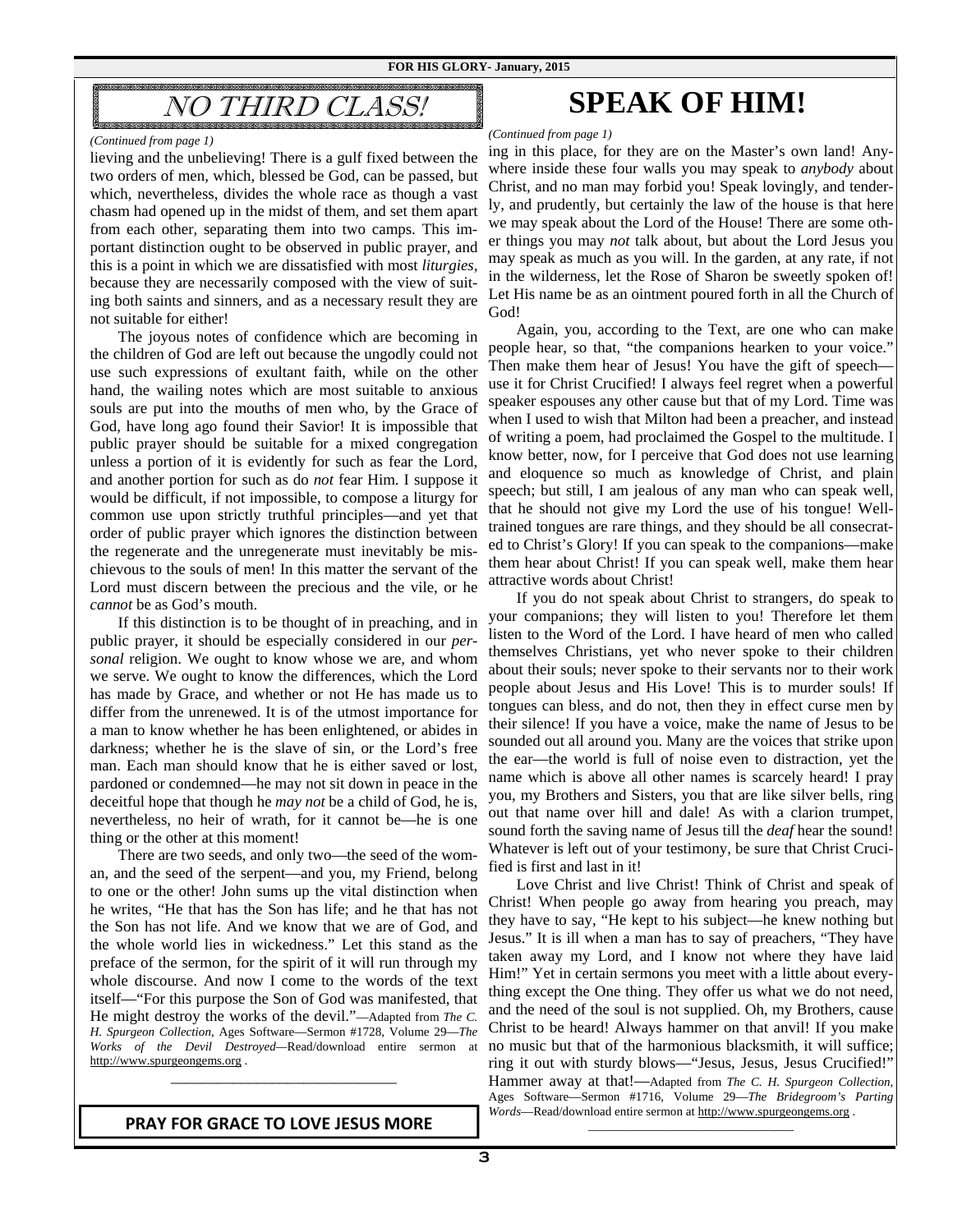### **PREACHER, PREACH GOD'S WORD, NOT YOURS! By C. H. Spurgeon**

 I tell you that the Word of God which returns not to Him void is not the word from *my* tongue, but the Word from His own mind. God can, if He will, speak deep into the human heart without so much as a whisper from the preacher! His Word can enter men's souls though not a single sound is heard! We have known instances of persons who, when far away from the means of Grace, have nevertheless been reached by the still small voice of the Word of God in their spirits, which Word of God, "runs very swiftly." If God uses tongues and voices, as He generally does, let Him have all the Glory that He is pleased to link His potent Word to such a feeble agency. The secret Word of Power which runs swiftly is entirely independent of sounds and noises, of tongues and ears!

 This is a fact that should comfort us all, and it should make some of you who have been silent try to speak, since God's blessing does not rest on oratory and talent, and the like. Have you not marked in this house—I speak without egotism—how, for more than 20 years the people have come together at every service, crowding these aisles, and God has saved multitudes of souls? Critics say, "This man is not an orator!" And they speak the truth! I have never cultivated the arts of eloquence, or exhibited the elegancies of language; I speak what I know of God's Word, and bear my honest witness to the Gospel of Jesus Christ in such words as come to hand. The almighty Word of God reaches and renews the heart, and the more it is allowed to work in an unencumbered manner, in its own natural simplicity, the more victorious it will be! The Word, of itself, "runs very swiftly," and carnal wisdom does but hamper it!

 Oh to let it lay aside every weight! I could wish that men would take oratory by the ears, and hang it up like a felon, for it has been the plague and curse of the Church of God, that men try to speak finely and prettily, garnishing their sentences with poetic flowers, and polishing them with needless elaboration! Preach the Gospel, Sir, for that is your business. We are not place-hunters, who must please if they would win, but soul-hunters, who seek not to amuse men, but to save them! Proclaim God's Word in such words as your heart suggests! Pluck up by the roots the flowers that grow in God's fields, and go not to the conservatory of learning and art to gather your fine prose! God will bless His own Word, for it is *His* Word which runs very swiftly!—Adapted from *The C. H. Spurgeon Collection*, Ages Software—Sermon #1607, Volume 27—*The Swiftly Running Word*—Read/download entire sermon at http://www.spurgeongems.org . \_\_\_\_\_\_\_\_\_\_\_\_\_\_\_\_\_\_\_\_\_\_\_\_\_\_\_\_\_\_\_\_\_\_\_\_\_\_\_

**PRAY FOR GOD'S MERCY FOR THE SPOUSES AND CHILDREN OF ALL INMATES THROUGHOUT THE WORLD.**

**\_\_\_\_\_\_\_\_\_\_\_\_\_\_\_\_\_\_\_\_\_\_\_\_\_\_\_** 

## THREE NOTHINGS MAKE A THOUSAND!

**By Charles H. Spurgeon**

 We do not, I fear, estimate the strength of the Church aright. I read of three Brothers who had to carry on a college when funds were running short. One of them complained that they had no helpers, and could not hope to succeed. But another, who had more faith, said to his brother, "Do you ask what we can do? Do you say that we are so few? I do not see that we are few, for we are a thousand at the least." "A thousand of us," said the other, "how is that?" "Why," replied the first, "I am a cipher, you are a cipher, and our brother is a cipher—so we have three nothings to begin with! Then I am sure the Lord Jesus is ONE—put Him down before the three ciphers, and we have a thousand, directly." Was not this bravely spoken? What power we have when we do but set the great ONE in the front!

 You are *nothing*, Brother. You are *nothing*, Sister. I am *nothing*—we are all nothing when we are put together without our Lord! But, oh, if He stands in front of us, then we are thousands! And again, it is true on earth as in Heaven—the chariots of the Lord are 20,000, even thousands of messengers—the Lord is among them as in the Holy Place! Why, my Friends, be not cast down at any time, but say to yourselves— We are not even now come to so dark a night as once fell on this world. We are not at this painful moment in such a desperate condition as the Church of Christ was in His own day!

 And if the Lord is spiritually in the midst of us, we need not fear though the earth is removed. and the mountains are carried into the midst of the sea, for there is a city which abides forever, and there is a river, the streams of which shall forever make her glad! God is in the midst of her, and she shall not be moved! God shall help her, and that right early. So, my fellow Believers, be strong and of good courage! — Adapted from *The C. H. Spurgeon Collection*, Ages Software, —Sermon #1713, Volume 29—*Other Sheep and One Flock*—Read/download entire sermon at http://www.spurgeongems.org.

\_\_\_\_\_\_\_\_\_\_\_\_\_\_\_\_\_\_\_\_\_\_\_\_\_\_\_\_\_\_\_\_\_\_\_\_

HAVE YOU PRAYED FOR YOUR PASTOR OR CHAPLAIN TODAY?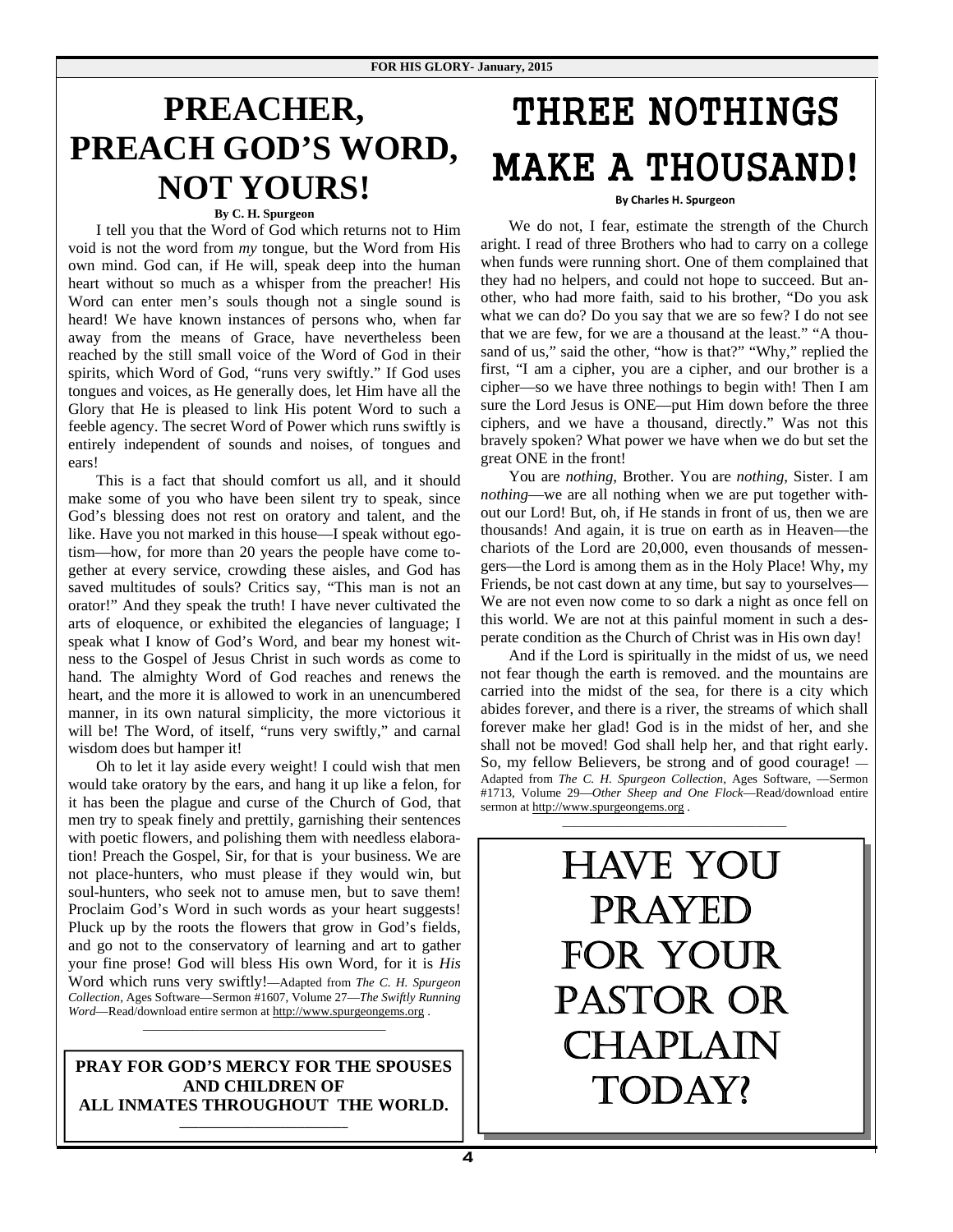## **WORKS OF THE HOLY SPIRIT—PART 2**

**By A. W. Pink, January, 1934**

It is a great mistake to suppose that the works of the Spirit are all of one kind, or that His operations preserve an equality as to degree. To insist that they are and do would be ascribing less freedom to the Third Person of the Godhead than is enjoyed and exercised by *men*. There is variety in the activities of all voluntary agents—even human beings are not confined to one sort of work, nor to the production of the same kind of effects; and where they design to do so, they moderate them as to degrees according to their power and pleasure. Much more so is it with the Holy Spirit. The nature and kind of His works are regulated by His own Will and Purpose. Some He executes by the touch of His finger (so to speak), in others He puts forth His hand, while in yet others (as on the day of Pentecost) He lays bare His arm. He works by no necessity of His Nature, but solely according to the pleasure of His Will—1 Corinthians 12:11.

Many of the works of the Spirit, though perfect in kind, and fully accomplishing their design, are worked by Him upon and within men, who nevertheless are not saved. "The Holy Spirit is present with many as to powerful operations, with whom He is not present as to gracious inhabitation. Or, many are made partakers of Him in His spiritual gifts, who are not made partakers of Him in His saving Grace—Matthew 7:22, 23" (John Owen on Hebrews 6:4). The light which God furnishes different souls varies considerably, both in kind and degree. Nor should we be surprised at this in view of what we see in the natural world how wide is the difference between the glimmering of the stars from the radiance of the full moon, and that again, from the shining of the midday sun. Equally wide is the gulf which separates the savage with his faint illumination of conscience from one who has been educated under a Christian ministry. And greater still, is the difference between the spiritual understanding of the wisest unregenerate professor, and the feeblest babe in Christ—yet each has been a subject of the Spirit's operation.

"The Holy Spirit works in two ways. In some men's hearts He works with restraining Grace only, and the restraining Grace, though it will not save them, is enough to keep them from breaking out into the open and corrupt vices in which some men indulge who are totally left by the restraints of the Spirit. . .God the Holy Spirit may work in men some good desires and feelings, and yet have no design of saving them. But mark, none of these feelings are things that accompany Salvation, for if so, they would be continued. But He does not work Omnipotently to save, except in the persons of His own Elect, whom He assuredly brings unto Himself. I believe, then, that the trembling of Felix is to be accounted for by the restraining Grace of the Spirit, quickening his conscience, and making him tremble" (C. H. Spurgeon on Acts 24:25).

The Holy Spirit has been robbed of much of His distinctive Glory through Christians failing to perceive His varied workings. In concluding that the operations of the blessed Spirit are confined unto God's *Elect*, they have been hindered from offering to Him that praise which is His due for keeping this wicked world a fit place for them to live in. Few today realize how much the children of God owe to the Third Person of the Trinity for holding in leash the children of the devil, and preventing them from utterly consuming Christ's Church on earth. It is true there are comparatively few Texts which specifically refer to the distinctive Person of the Spirit as reigning over the wicked, but once it is seen that in the Divine economy all is from God the Father, all is through God the Son, and all is *by* God the Spirit, each is given His proper and separate place in our hearts and thoughts. Let us now point out a few of the Spirit's *general and inferior* operations in the non-elect, as distinguished from His *special and superior* works in the Redeemed.

1. *In restraining evil.* If God should leave men absolutely to their own natural corruptions, and to the power of Satan (as they fully deserve to be, as He will in Hell, and as He would now but for the sake of His Elect), all show of goodness and morality would be entirely banished from the earth! Men would grow past feeling in sin, and wickedness would swiftly and entirely swallow up the whole world! This is abundantly clear from Genesis 6:3, 4, 5, 12. He who restrained the fiery furnace of Babylon *without* quenching it; He who prevented the waters of the Red Sea from flowing *without* changing their nature, now hinders the working of natural corruption *without* mortifying it. Vile as the world is, we have abundant cause to adore and praise the Holy Spirit that it is not a thousands times worse!

The world *hates* the people of God (John 15:19). Why, then, does it not devour them? What is it that holds back the enmity of the wicked against the righteous? Nothing but the restraining Power of the Holy Spirit! In Psalm 14:1-3 we find a fearful picture of the utter depravity of the human race. Then in verse 4 the Psalmist asks, "Have all the workers of iniquity no knowledge? Who eat up My people as they eat bread, and call not upon the LORD." To which answer is made, "There were they in great fear: *for* God is in the generation of the righteous" (v 5). It is the Holy Spirit who places that "great fear" within them to keep them back from many outrages against God's people. He curbs their malice; so completely are the reprobate shackled by His almighty hand that Christ could say to Pilate, "You could have no power at all against Me, *except* it were given you from above" (John 19:11)!

2. *In inciting to good actions.* All the obedience of children to parents; all the true love between husbands and wives is to be attributed unto the Holy Spirit. Whatever morality and honesty, unselfishness and kindness, submission to the powers that be, and respect for law and order which is still to be found in the world, must be traced back to the gracious operations of the Spirit! A striking illustration of His benign influence is found in 1 Samuel 10:26, "Saul also went home to Gibeah; and there went with him a band of men, whose hearts *God* (the Spirit) had touched." Men's hearts are naturally inclined to rebellion, and

*(See Holy Spirit on page 10)*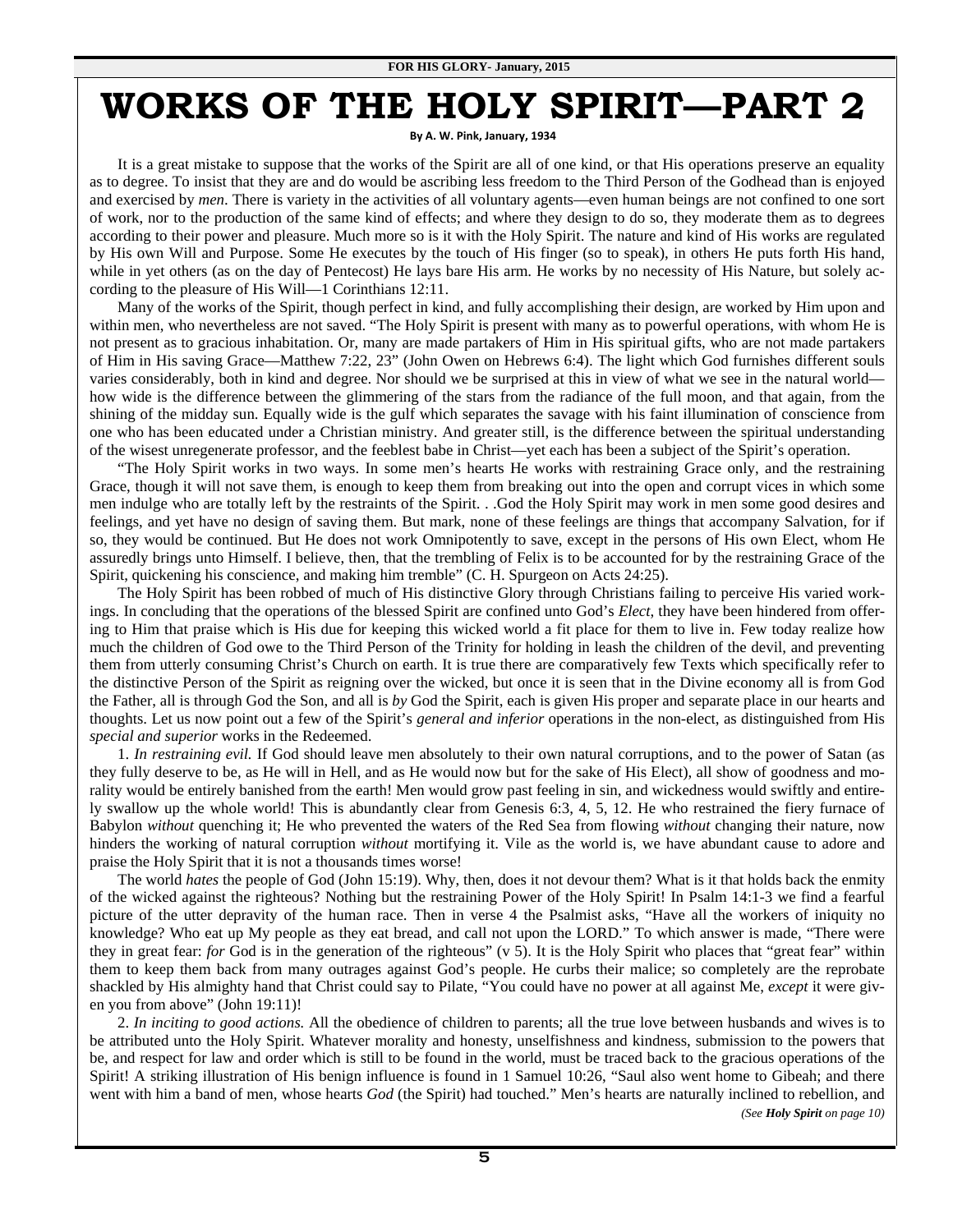#### **Study of Ephesians 4:30a DO NOT GRIEVE THE HOLY SPIRIT OF GOD—PART 3**

Our study last month leads us to ask what is the proof of the Holy Spirit's Love? The proof of the Love of the Holy Spirit for His people is in all that He does for them. He is the One who drew us to Christ, He is the One who softened and changed our hard hearts in order that we might benefit from the Gospel, He is the One who convicted us of our sins, and showed us our helplessness in the spiritual realm, He is the One who brought us to the place of repenting of our sins, and He is the One who gave us the gift of faith in order that we might believe on the Lord Jesus Christ.

 He is the One who applies and makes real to Believers all of the spiritual blessings which Christ has purchased for them. He shows and assures them of their Election; He assures them of their Adoption as the very children of God; He shows that the blood of Jesus has washed away all their sins, and given them a complete pardon with God, and He shows them that they are deeply and intensely loved by God.

 The Holy Spirit not only does all these things FOR Believers, but He Himself comes personally to LIVE IN THEM! Here is one of the most profound Truths of God in the entire spiritual realm. God the Holy Spirit actually takes up residence in the very bodies of those who belong to God! Paul put it this way to the Corinthians in 1 Corinthians 6:19-20: "Or do you not know that your body is the temple of the Holy Spirit who is in you, whom you have from God, and you are not your own? For you were bought at a price; therefore glorify God in your body and in your spirit, which are God's." And to the Romans Paul says in Romans 8:9, "But you are not in the flesh but in the Spirit, if indeed the Spirit of God dwells in you. Now if anyone does not have the Spirit of Christ, he is not His."

 From these verses we see that the Holy Spirit indwells, actually lives in the Believer for two reasons. The first reason is to demonstrate that the Believer is God's forever. He no longer belongs to himself, but to God. If a person does not have the indwelling Holy Spirit, he or she simply does NOT belong to God! The other reason He indwells the Believer is to make him holy. This is what we call *Sanctification*. Now Brothers and Sisters, think about this for a moment. If you have a special guest coming to your house; let's say the governor of your state, wouldn't you go all out to prepare? Wouldn't make your house look its best, and wouldn't you try your best to make the governor feel both welcomed and honored?

Let me tell each of you who may be reading this, that I truly love Jesus Christ. But for His Grace, I could not say it, or write it, or *think* it. I have loved Him for such a short time, just 27 years—He has loved me for *eternity—*before the world was created, Jesus Christ loved *me!* How I pray that every person who may be reading this has been loved from before "the foundation of the world" by my Master!—Emmett O'Donnell

### **PRAY FOR GRACE TO BE HOLY**

 How much more should this be true when the Holy Spirit, almighty God Himself takes up residence within you? How must it grieve Him when we forget that He is there? How would the governor feel if he came to your house and you acted as if he weren't there? How we offend the Spirit when we neglect the things He has given us to draw closer to God; how we grieve Him when we ignore His promptings to resist temptation; how we insult Him when we do not appreciate the fact that He is constantly working in us to desire and to do what pleases God! I truly believe that if we would more consciously live with this abiding realization of who the Holy Spirit is, and that He has so marvelously condescended to come and live in us, it would revolutionize the way we live.

 In order to avoid grieving the Spirit, we must know what it is that grieves Him. One of the most obvious ways we grieve the Holy Spirit is by anything that is sinful. We have already mentioned that it is just because the Spirit of God is Holy that anything unholy grieves Him. Sin is most unholy; it is the opposite of Holiness.

 Again, let us remember the context. Lying is mentioned in verse 25. Sinful anger is referred to in verse 27. Stealing and corrupt speech are also listed. Another list of several things that grieve the Spirit is found immediately following our verse in Ephesians 4:31: "Let all bitterness, wrath, anger, clamor, and evil speaking be put away from you, with all malice." When we succumb to these things, it's as if we are trying to get the Holy Spirit to leave us.

 Too often, Brothers and Sisters, we live too loosely. Now don't get me wrong. I'm not saying we need to live in some sort of bondage whereby we do not enjoy life or the blessings of God. But what I *am* saying is that too often we live in total negligence of the Holy Spirit! We live as if we belonged to ourselves, and not to Christ. We allow thoughts to linger in our minds which should not be entertained by us for a second; we may even cherish sinful thoughts, and dwell upon them in secret. Too often we speak before we think—harmful, insulting, cutting, and unedifying words quickly slip past our lips. Words that hurt and stir up strife flow all too easily. The Spirit is very sensitive, and nothing escapes His notice.**—PF** 

> **More next month, Lord willing. \_\_\_\_\_\_\_\_\_\_\_\_\_\_\_\_\_\_\_\_\_\_**

*"My sins, my sins, my Savior! How sad on You they fall, Seen through Your gentle patience I tenfold feel them all. I know they are forgiven But still their pain to me Is all the grief and anguish They laid, my Lord, on Thee."*  **[CHS – Sermon #1016, Vol. 17 – Beauty for Ashes.]**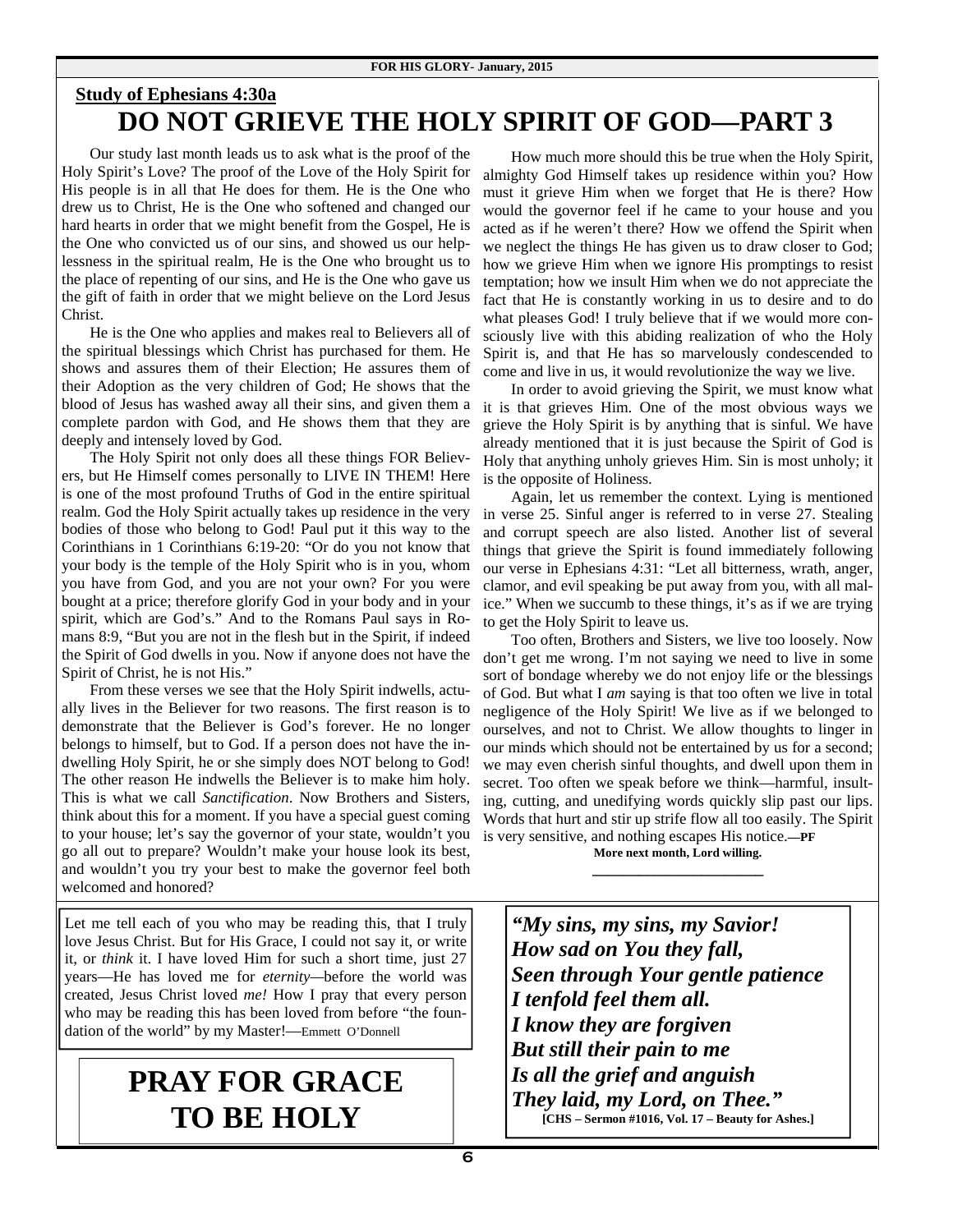### The Doctrines of Grace Their Third Point—Limited Atonement (3)

**By Daniel E. Parks, Pastor**

**Sovereign Grace BapƟst Church, 74 Cane Carlton, Frederiksted, US Virgin Islands, 00840**

#### **IV. Limited Atonement "for all," and for "the world."**

 We previously divided proponents of General or Unlimited Atonement, as opposed to Limited Atonement, into two sorts of Universalists. First are *consistent* Universalists, who aver Christ's Atonement for everyone is a *real* Atonement that will result in all eventually being saved. Second are *inconsistent* Universalists (e.g., Pelagians and Arminians), who aver Christ's Atonement for everyone is but a *hypothetical or conditional* Atonement that will not result in all being saved.

 With regard to *real* universalism, it should be observed that this Doctrine is contrary to the Scriptural truth that not all men will eventually be saved and that many will be condemned to eternal punishment (Matthew 7:13).

 With regard to *hypothetical* universalism, it should be observed that in the work of Salvation Christ did nothing hypothetically. When He shouted in victory in His dying breath, "It is finished!" (John 19:30), He meant exactly what He declared.

 With regard to *conditional* universalism, it should be observed that the work of Salvation is in no way conditioned upon men, but rather upon Christ alone. If it were conditioned upon men to make Christ's work of Salvation efficacious, none would be saved. Christ declares that no man, of his own volition, apart from Divine Enablement, is capable of either being willing or able to believe in Him for Salvation (John 5:40; 6:44, 65).

 Hypothetical and conditional Universalists will, nevertheless, object upon their claim that, "The shed blood of Christ is sufficient for all, but efficient only for some." But in so saying, they must admit that if the blood of Christ is efficient for only *some,*  then it is of necessity inefficient for the rest. And in admitting that the blood of Christ is inefficient for some, they must admit, also, that the portion of Christ's blood that is inefficient is therefore worthless. For example, according to their view, the shed blood of Christ was worthless for all who were already in Hades when He died (e. g., the "rich man" of Luke 16:22ff), and will prove to be worthless for countless millions others.

 Anyone who counts even a single drop of Christ's blood to be worthless, and not as a precious thing resulting in Redemption (as in 1 Peter 1:18f), may as well count it, also, as an unholy common thing worthy only of being poured out upon the ground and trampled underfoot in a manner that insults the God of Grace! All such persons should heed the warning of Hebrews 10:29— "Of how much worse punishment, do you suppose, will he be thought worthy who has trampled the Son of God underfoot, counted the blood of the Covenant by which he was sanctified [or so he may claim] a common thing, and insulted the Spirit of Grace?"

 Among the arguments posited by all Universalists, whether consistent or inconsistent, against the Doctrine of Limited Atonement, is the fact that Scriptures speak of Christ's death being "for all" and for "the world." They claim this fact *demands* the conclusion that Christ died for everyone without exception.

 We here will consider their "proof Texts." In each case, note well that what Christ did for Salvation is considered an **accomplished** reality, not as being hypothetical or conditional. This is the case, for example, in Romans 5:18—"Through one Man's righteous act the free gift came to all men, resulting in justification of life" (cp vv 16b, 17b, 19b).

 **1. Various Texts teach Christ died "for all."** 1 Timothy 2:5f—"The Man Christ Jesus...gave Himself a ransom for all." 2 Corinthians 5:14f—"One died for all...and He died for all, that those who live should live no longer for themselves, but for Him who died for them, and rose again."

**i. Consider, first, the meaning of the word, all, in the term, "for all." Universalists averring that "all" in these instances** means "all without exception" are proven wrong by numerous Texts in Scriptures. When Paul the Apostle exhorts "that supplications, prayers, intercessions, and giving of thanks be made for *all* men" (1 Tim 2:1), he does n*o*t mean "all without exception" else he requires us to do the impossible, and to pray a prayer that would never cease, and to pray for even those whom God forbids us to pray (as in Jer 7:16; 11:14; 14:11). When we read "God our Savior...desires *all* men to be saved, and to come to the knowledge of the truth" (1 Tim 2:3f), He does not mean "all without exception"—else God is so inconsistent as to desire the Salvation of even those for whom He forbids prayer, and also those whom He has already rejected (as in Jeremiah 6:30).

 The clear meaning of "all" in these instances is not "all without *exception,"* but rather, "all without *distinction"*—all *sorts* of people, whether Jew or Gentile, ruler or subject, male or female. This was definitely the meaning of Christ when He declared, "And I, if I am lifted up from the earth, will draw *all* peoples to Myself" (John 12:32). He has not drawn to Himself "all without exception." But He has, indeed, drawn to Himself "all without distinction"—a people *"out of* every tribe and tongue, and people and nation" (Rev 5:9), not everyone *within* every tribe and tongue, and people and nation.

**ii. Consider, secondly, the meaning of the word,** *for***, in the term, "for all."** In the expressions, "Christ Jesus gave Himself a ransom *for* all" (1 Tim 2:56), and "He died *for* all" (2 Cor 5:14f), the Greek preposition translated, "for," is *huper*. This preposition in these instances means, "in the place and stead of"—as the substitute and vicariously (as in John 11:50-52). Christ died as the Substitute and vicariously only for God's Elect (as in Isaiah 53:8), and for His own sheep in John 10:11, 15, in contrast to those who are not His sheep (vv 26-29). And when we read that "Jesus...might taste death *for everyone"* (Heb 2:9), the *(See Limited Atonement on page 8)*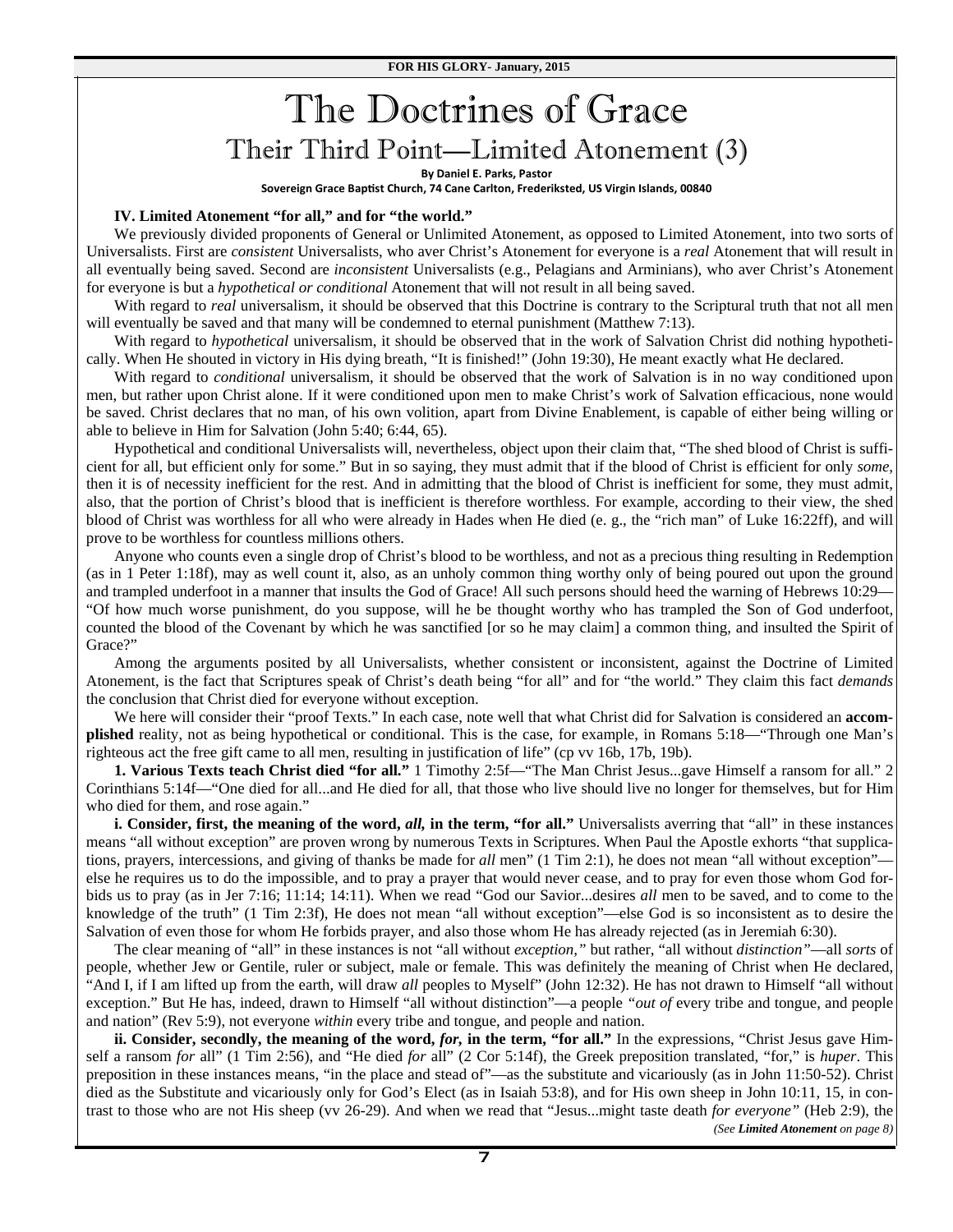## LIMITED ATONEMENT

#### *(Continued from page 7)*

meaning is for every one of God's Elect—the many sons He will bring to Glory (v 10a), and for whom He will be the Captain of their Salvation (v 10b), and for those who are His brethren (vv 11f) and God's children (v 13).

 The same meaning applies, also, to the Greek preposition, *anti*, translated, "for," in the expression, "the Son of Man [came]...to give His life a ransom *for* many" (Matt 20:28).

 **2. Various Texts teach Christ died for "the world."** John 1:29—"Behold! The Lamb of God who takes away the sin of the world!" John 3:16f—"For God so loved the world that He gave His only begotten Son, that whoever believes in Him should not perish, but have everlasting life. For God did not send His Son into the world to condemn the world, but that the world through Him might be saved." John 4:42—"This is indeed the Christ, the Savior of the world." 2 Corinthians 5:19—"God was in Christ reconciling the world to Himself." 1 John 2:2—"And He Himself is the propitiation for our sins, and not for ours only but also for the whole world." 1 John 4:14—"the Father has sent the Son as Savior of the world."

 Universalists, having averred previously that the word, "all," means, "all without exception," aver the same here regarding the word, "world." Their error again is so very evident. When the Pharisees complained regarding Christ that, "the *world* has gone after Him!" (John 12:19), they excluded *themselves!* When "a decree went out from Caesar Augustus that all the *world* should be registered" (Luke 2:1), all nations not under the Roman Empire were excluded. And Christ declared to His Father, "I do not pray for the world, but for those whom You have given Me" (John 17:9).

 The Greek word in all these instances translated, "world," is, *kosmos*, which has a variety of meanings—the entire universe, or all of creation (Rom 1:20); the earth in contrast to the heavens (1 John 3:17); mankind (John 1:9f); that system of sin that is alienated from God, and opposed to Him (John 12:31); Gentiles as distinguished from Jews (Rom 11:12, 15—"their" in these verses denotes Jews); unbelievers as distinguished from Believers (John 15:18f); God's people only, as distinguished from unbelievers (in the instances, here, under consideration regarding Christ's Limited Atonement).

 In these instances, *kosmos,* or, "world," denotes Believers internationally, of both Jews and Gentiles. This is the "world" loved by God, and saved by Christ for all eternity (John 3:16f; 4:42; 1 John 4:14). This is the "world" whose sin has been taken away by Christ, the Lamb of God, (John 1:29). This is the "world" who has received life from Christ, the Bread of God, (John 6:33). This is the "world" who has been reconciled to God through Christ having been made sin for them, and by virtue of their being in Christ, and having been made by Him a new creation (2 Cor 5:18 21). This is the "world" for whom Christ is the propitiation for their sins (1 John 2:2).

 And Christ is and has done all these things *actually and unconditionally* to and for all His people, not *hypothetically or con*ditionally for all people without exception. Man's unbelief will know what Jesus has done for you!-CHS never nullify any aspect of Christ's glorious Atonement!

### **WE CANNOT KNOW OR IMAGINE!**

**By C. H. Spurgeon** 

*"Jesus answered and said unto him, What I do you know not now; but you shall know hereafter." John 13:7.* 

My Brothers and Sisters, even the acts of our Lord Jesus Christ in His loving condescension we do not fully understand. Ah, think a minute—how can we? Does not our Lord's love always surpass our knowledge, since He, Himself, is the greatest of all mysteries? Let me read these words to you—"Jesus, knowing that the Father had given all things into His hands, and that He was come from God, and went to God; He arose from supper, and laid aside His garments; and took a towel, and girded Himself."

 Do you understand the higher and the lower points of this transaction? You must comprehend them *both* before you can see what He has done. "Jesus, knowing that the Father had given all things into His hands." Can you see the Glory of this? Jesus, our Lord, was conscious that His Father had made Him Head over all things to His Church, and that He had laid the government upon His shoulders, and given Him the key of David that He might open and no man shut, and shut and no man open. He knew, assuredly, that at His belt swung the keys of Heaven, death and Hell—and that having fulfilled the commission of the Eternal God, He was about to return to His Throne.

 Have you grasped the idea? Do you perceive the Glory of which Jesus was conscious? If you have done so, then descend by one long sweep—He, this Lord of All, having all things in His hands, takes off His garments, foregoes the common dress of an ordinary man, and places Himself in the undress of a *servant!* He wears a towel that He may wait upon His own disciples! Can you follow Him from such a height to such a depth?

 A superior in the East never washes an inferior's feet— Christ acts as if He were *inferior* to His friends! He acts as if He were inferior to those poor fishermen—those foolish scholars who learned so slowly, and with whom He had spent so much time, and yet they did not know Him—those 12 men who soon forgot what they knew, and needed Him to explain again and again, line upon line, and precept upon precept! Having loved them to the end, He stoops to the extreme of stooping, and bows at their feet to cleanse their defilement! Who, I say, can compute the depth of this descent?

 You cannot know what Christ has done for you because you cannot conceive how high He is by Nature! Neither can you guess how low He stooped in His humiliation and death. With an eagle's wing you could not soar so high as to behold Him as God Over all, blessed forever, sitting at the right hand of the Father, the adored of cherubim and seraphim! Nor could you dive, even if you dared to take a plunge into the abyss, until you reached the depth of, "My God, My God, why have You forsaken Me!" And yet, you must *somehow* know the interval—I was about to say, "the infinity" between these two points of height and depth before you can

 $\frac{1}{2}$  ,  $\frac{1}{2}$  ,  $\frac{1}{2}$  ,  $\frac{1}{2}$  ,  $\frac{1}{2}$  ,  $\frac{1}{2}$  ,  $\frac{1}{2}$  ,  $\frac{1}{2}$  ,  $\frac{1}{2}$  ,  $\frac{1}{2}$  ,  $\frac{1}{2}$  ,  $\frac{1}{2}$  ,  $\frac{1}{2}$  ,  $\frac{1}{2}$  ,  $\frac{1}{2}$  ,  $\frac{1}{2}$  ,  $\frac{1}{2}$  ,  $\frac{1}{2}$  ,  $\frac{1$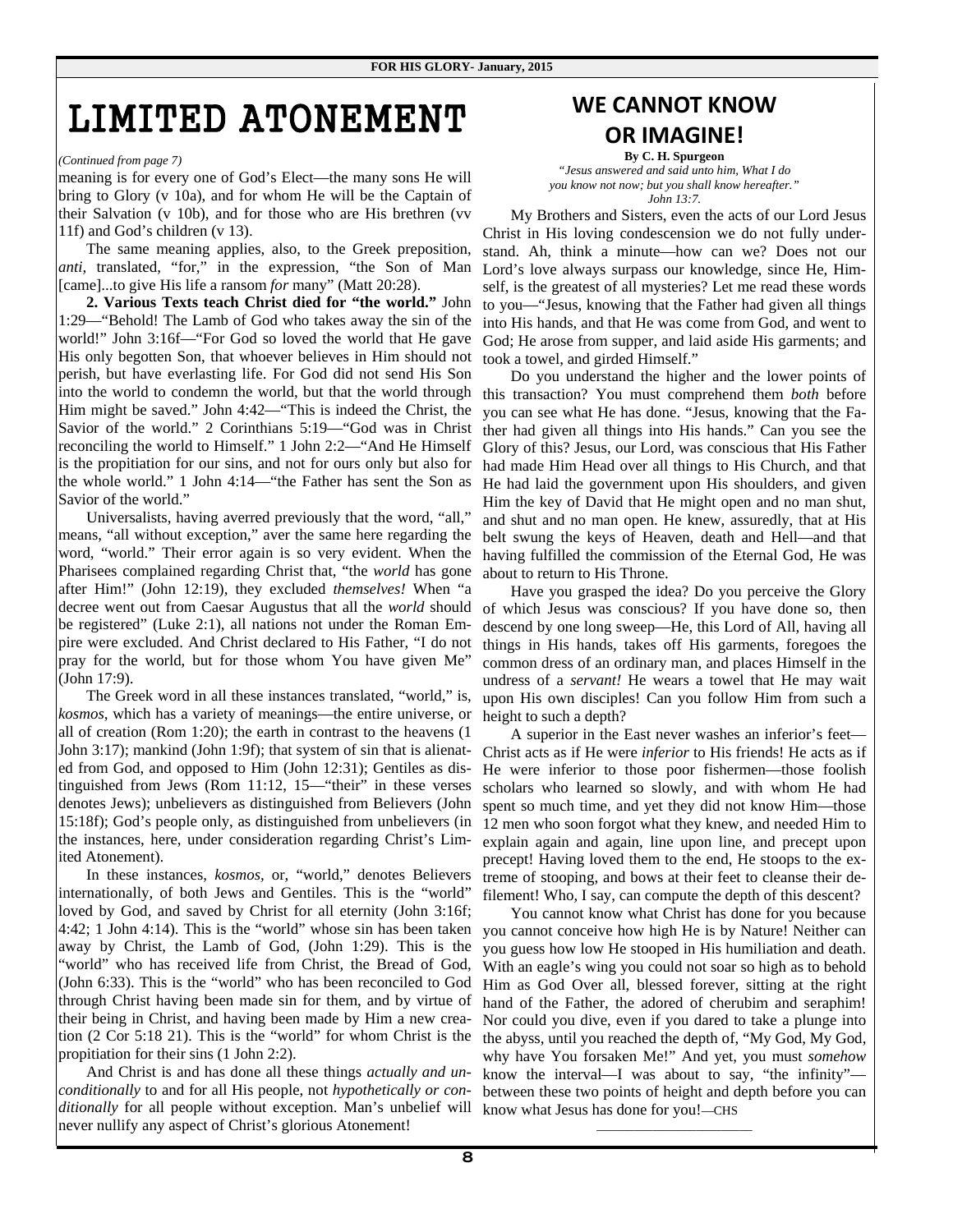#### **FOR HIS GLORY- January, 2015**

### INTERESTING WORDS ON THE PREACHING OF THE WORD OF GOD

**By Charles H. Spurgeon** 

In most cases it is the preaching of the Gospel which restores the wandering. The preaching of the Word is God's great saving agency among mankind; how gracious is God to ordain a means so simple, yet by His Grace, so efficient! How wondrously does He co-work with His ministers so that His Word shall not return unto Him void! Many of His Chosen, but banished ones, are so far off in their exile, that they will not come to hear the message of Grace; God therefore devises means to bring them where the Truth is declared—not a few are led to hear the Truth from the force of education and custom, and of these, great numbers are effectually called. But others, apparently less favored, are brought by equally successful methods some are induced by a friend to come, and they thus hear the Gospel out of courtesy to him who invited them! In many cases the gracious Lord has saved by the Word those whom that feeble motive brought within its reach.

Another class feel the stimulus of an equally undeserving motive; a certain preacher may be much spoken of; he may be a reputed eccentric, or railed at as fanatical; at any rate, he has a name, and therefore hundreds are drawn to his ministry out of curiosity. This is not commendable in them, but it is often overruled by God, for like Zacchaeus, they are called by Jesus, and He abides in their house! Curiosity is one of the means which God devises for bringing men to hear His Gospel, that thereby He may lead back His banished, that they be not expelled from Him. There have even been cases of persons who have heard the Gospel from worse motives than these; they have been actuated even by blasphemy and profanity, yet, strange to say it, God's all-conquering Grace has made even this to be the way by which His banished ones should be brought back to Him!

The memorable case of Mr. Thorpe, a noted preacher of the Gospel, rises to one's mind here. He was, before his conversion, a member of an infidel club; in those days infidelity was coarser than now, and this skeptical society took the name of the "Hell Fire Club." Among their amusements was that of holding imitations of religious services, and exhibiting mimicries of popular ministers. Young Thorpe went to hear Mr. Whitefield, that he might mimic him before his profane associates; he heard him so carefully that he caught his tones and his manner, and somewhat of his Doctrines.

When the club met to see his caricature of the great preacher, Thorpe opened a big Bible that he might take a Text to preach from it extempore after the manner of Mr. Whitefield. His eyes fell on the passage, "Except you repent, you shall all likewise perish." As he spoke upon that Text, he was carried beyond himself, lost all thought of mockery, spoke as one in earnest, and was the means of his own conversion! He was likely to say in later years, "If ever I was helped of God to preach, it was that very day when I began in sport, but ended in earnest." He was carried by the force of Truth beyond his own intention, like one who would sport in a river, and is swept away by its current!

From a thousand instances I gather that a man is in the way of hope while hearing the Word. Who can tell? The scoffer may be reached by the arrows of Truth; where shots are flying, the most careless may be wounded; God, who makes use of His ministers as He Wills, can bring His banished home by His Word, even though the hearer had far other motives in hearing it! Even a minister's failures may be a part of God's ordained scheme of Salvation.

We sometimes feel, after we have finished our discourse, that we have done very badly, but we are poor judges of our own work; if we have earnestly done our best, God may have turned our thoughts in a direction in which our words may have failed *us,* but the Truth of God may have been, for all that, more powerful for that very reason! When most out of our way, we may be most in God's way; the archer who drew his bow at a venture, little thought of piercing the joints of Ahab's armor, yet his arrow did the work well.

Holy Mr. Tennant, in America, had with great care studied a sermon because he knew that an eminent skeptic was likely to attend the service. He hoped that a sound argument might win his hearer, but in his intense earnestness, he became too absorbed to follow out the chain of his reasoning, his speech faltered, and though generally a man remarkable for eloquence, he came to a standstill, and concluded the service abruptly! This, however, was the means of the conversion of his skeptical friend, for as he had often heard Mr. Tennant before, and noticed how remarkably well he had spoken, and had now regretted his painful hesitation, he said within himself, "There is evidently such a thing as the assistance of the Holy Spirit, for Mr. Tennant has been helped at other times, and not on this occasion."

That one gleam of the Truth of God sufficed to show him other Truths, and he became converted to God! Oh, blessed blundering, blessed faltering, blessed breaking-down! If it is a part of God's means by which His banished may be brought back, gladly would I be dumb and forfeit the sweet luxury of fluent speech, if my silence would better serve the Purpose of my Lord! I have no doubt that the Holy Spirit often works most when our feebleness is most apparent. Our infirmity we may well glory in, if such is the case; certainly, the wonder-working God is pleased to send us as His ambassadors, and by our means He brings back those whom sin had banished from His Presence.—(Adapted from Sermon #950, Volume 16—MEANS FOR RESTORING THE BAN-ISHED—by the Grace of God, for all 63 volumes of C. H. Spurgeon sermons in Modern English, and 574 Spanish translations, visit: www.spurgeongems.org). \_\_\_\_\_\_\_\_\_\_\_\_\_\_\_\_\_\_\_\_\_\_\_\_\_\_\_\_\_\_\_\_\_\_\_\_\_\_\_\_\_\_\_\_\_

**Pray daily for Pastor Curt Daniel of Faith Bible Church in Springfield, IL. You can visit his site at http://faithbibleonline.net/index.html**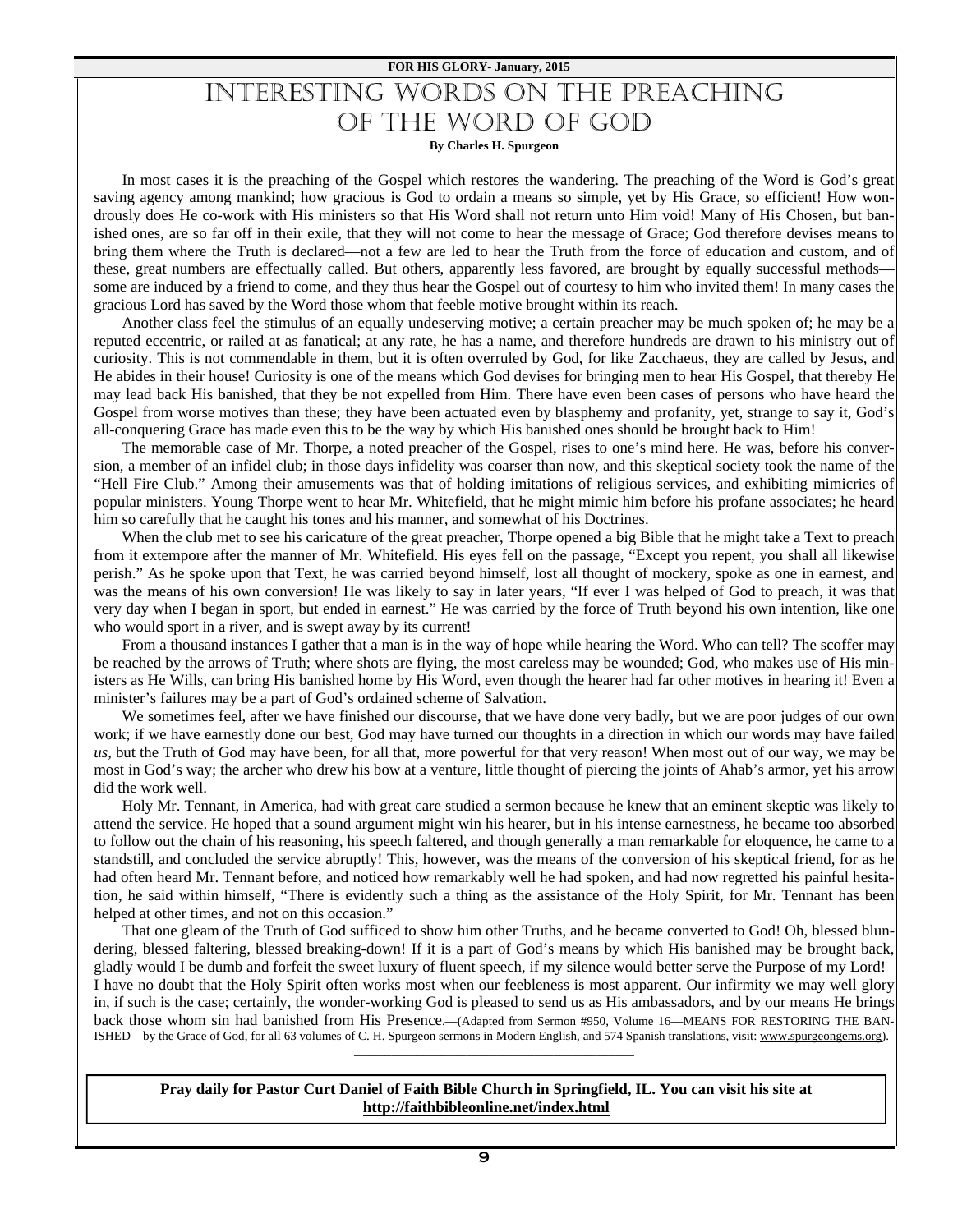# HOLY SPIRIT **REFLECTIONS**

#### *(Continued from page 5)*

are impatient against being ruled over, especially by one raised out of a mean condition among them. The Lord the Spirit inclined the hearts of those men to be subject to Saul, and gave them a disposition to obey him. So too, later, the Spirit touched the heart of Saul to spare the life of David, melting him to such an extent he wept (1 Sam 24:16). In like manner, it was the Holy Spirit who gave the Hebrews favor in the eyes of the Egyptians—who up to that point had bitterly hated them—so as to give earrings to them (Exo 12:35, 36).

3. *In convicting of sin.* Few seem to understand that conscience in the natural man is inoperative unless stirred up by the Spirit. As a fallen creature, thoroughly in love with sin (John 3:19), man resists and disputes against any conviction of sin. "My Spirit shall not always strive with man, *for* that he also *is flesh*" (Gen 6:3). Man, being "flesh," would never have the least distaste of any iniquity unless the Spirit excited those remnants of natural light which still remain in the soul. Being "flesh," fallen man is perverse against the convictions of the Spirit (Acts 7:51), and remains so forever unless quickened and made "spirit" (John 3:6).

4. *In illuminating.* Concerning Divine things, fallen man is not only devoid of light, but *is* "darkness" itself (Eph 5:8). He has no more apprehension of spiritual things than the beasts of the field. This is very evident from the state of the heathen. How, then, shall we explain the intelligence which *is* found in thousands in Christendom, who yet give no evidence that they are new creatures in Christ Jesus? They have been enlightened by the Holy Spirit—Hebrews 6:4. Many are constrained to inquire into those Scriptural subjects which make no demand on the conscience and life. Yes, many take great delight in them, just as the multitudes took pleasure in beholding the miracles of Christ, who could not endure His searching demands, so the *light* of the Spirit is pleasant to many to whom His *convictions* are grievous.—Adapted from the *Works of the Spirit*, by A. W. Pink, as found in his *Studies in the Scriptures*, December, 1933-1937, and published in book form by Mt . Zion Publications, 2603 W. Wright St., Pensacola, FL 32505. Phone: (850) 438-6666. A ministry of Mt. Zion Bible Church.

**ATTENTION INMATES:** 

\_\_\_\_\_\_\_\_\_\_\_\_\_\_\_\_\_\_\_\_\_\_\_\_\_\_\_\_\_\_\_

**WRITE CHAPEL LIBRARY 2603 West Wright St. Pensacola, FL 32505** 

**AND ASK FOR AN ORDER FORM! ENGLISH AND SPANISH SELECTIONS FREE IN USA!**

**Gems** gleaned by Jim Robinette http://www.actionuganda.net/

### **Gratitude To God**

"To be always in a thankful state of heart before God is not to be considered a high plane of spirituality, but rather the normal attitude of one who believes that 'all things work together for good to them that love God, who are called according to His purpose.' - **William Law - 1686-1761**

"Yes, 'give thanks for hall things' for, as it has been well said, 'Our disappointments are but His appointments.'" - **A. W. Pink** - **1886-1952** 

"For every bad there might be a worse; and when one breaks his leg, let him be thankful it was not his neck." - **Joseph Hall** - **1574-1656**

"I thank You first because I was never robbed before; second, because although they took my purse they did not take my life; third, although they took my all, it was not much; and fourth, because it was I who was robbed, and not I who robbed. - **Matthew Henry – 1662-1714** 

"Let your children be as so many flowers, borrowed from God. If the flowers die or wither, thank God for a summer loan of them." - **Samuel Rutherford - 1600-1661**

"He that has deserved hanging may be glad to escape with a whipping. - **Thomas Brooks** - **1608—1680**

"Gratitude to God makes even a temporal blessing a taste of Heaven." - **William Romaine** - **1714-1795**

"The greatest saint in the world is not he who prays most or fasts most; it is not he who gives alms, or is most eminent for temperance, chastity or justice. It is he who is most thankful to God." - **William Law** 

"Whoever has been truly humbled will not be easily angry, nor harsh or critical of others. He will be compassionate and tender to the infirmities of his fellowsinners, knowing that if there is a difference—it is Grace alone which has made it! He knows that he has the seeds of every evil in his own heart, and under all trials and afflictions he will look to the hand of the Lord, and lay his mouth in the dust, acknowledging that he suffers much less than his iniquities have deserved.—**John Newton - 1725-1807** 

**\_\_\_\_\_\_\_\_\_\_\_\_\_\_\_\_\_\_\_\_\_\_\_\_**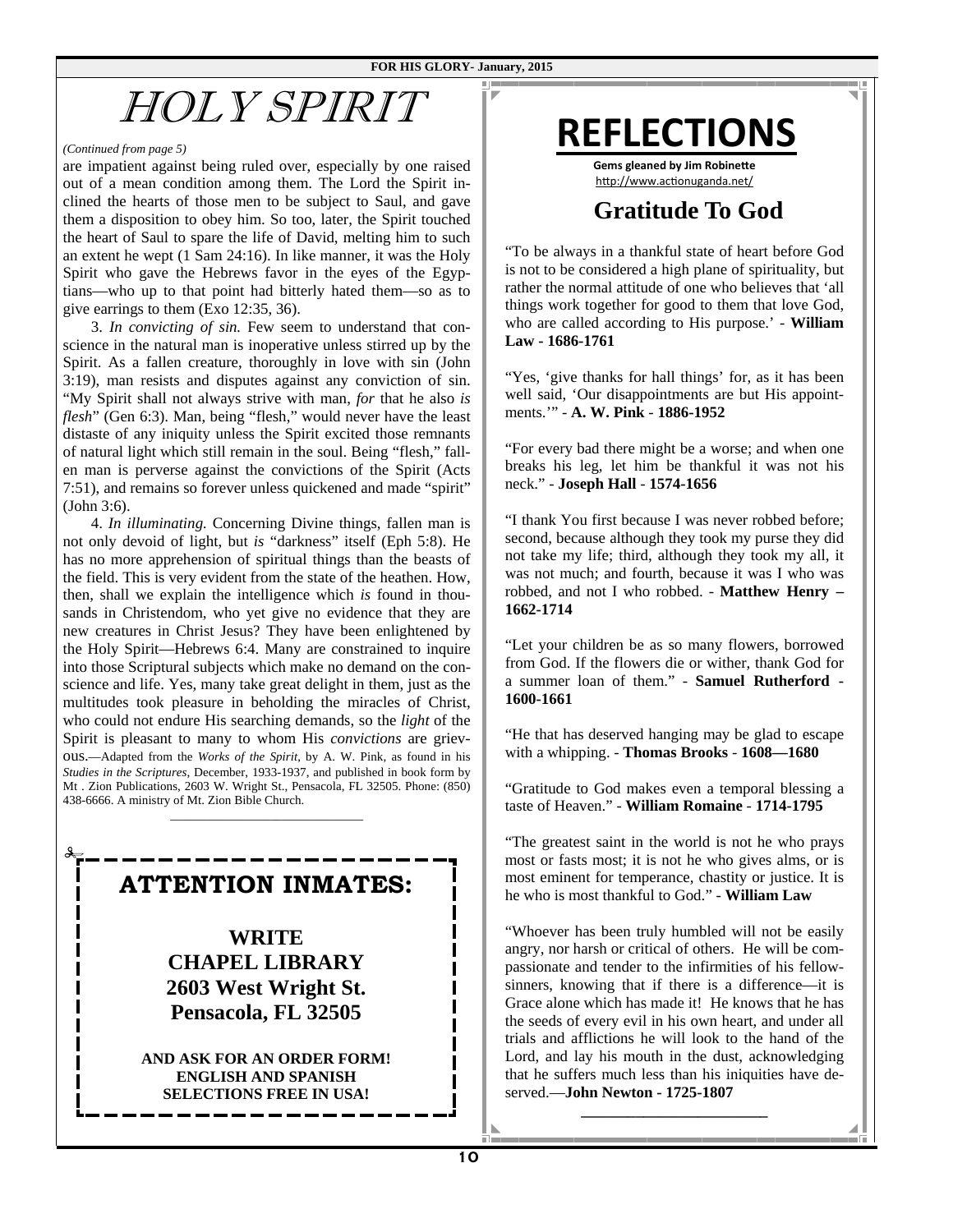#### **FOR HIS GLORY- January, 2015**

### RUBBISH! RUBBISH! RUBBISH!

#### **By Charles Haddon Spurgeon**

*"There is much rubbish; so that we are not able to build the wall"* 

#### *Nehemiah 4:10.*

The story of the Apostolic age may serve as a great comfort to us in these evil times. As they were hindered, so are we, but as they persevered and overcame, even so will we, by our great Master's aid. After that lot of rubbish had been cleared away, the task was only begun, for soon after Apostolic times, and the first zeal of Christians had gone, there came the old Roman rubbish, which in the end proved a worse hindrance than all which had preceded it! This Popish rubbish was found in layers—first one doctrinal error, and then another, and then another, and then another, and then another—till at this time the errors of the Church of Rome are as countless as the stars, as black as midnight, and as foul as Hell! Her abominations reek in the nostrils of all good men; her idolatries are the scorn of reason and the abhorrence of faith!

The iniquities of her practice and the enormities of her doctrine almost surpass belief! Popery is as much the masterpiece of Satan as the Gospel is the masterpiece of God! There can scarcely be imagined *anything* of devilish craftiness or Satanic wickedness which could be compared with her—she is unparalleled as the queen of iniquity. Behold upon her forehead the name, MYS-TERY, BABYLON THE GREAT, THE MOTHER OF HARLOTS, AND ABOMINATIONS OF THE EARTH.

The Church of Rome and her teachings are a vast mountain of rubbish covering the Truth of God! For weary years good men could not get at the Foundation because of this very much rubbish. Here and there a Wycliffe spied out the precious Cornerstone, and leaped for joy because he could get his foot upon it, and say, "Jesus Christ Himself, Elect and Precious, is the Stone on which I build my hope." Here and there a John Huss, or a Jerome of Prague, or a Savonarola in the thick midnight, yet, nevertheless, found the Foundation and wept their very hearts out because of the much rubbish which threatened to bury even them while they were seeking Him!

A master excavator was Martin Luther—how grandly he laid bare the glorious foundation of Justification by Faith alone! An equally grand worker at this great enterprise was Master John Calvin who laid open long stretches of the ancient foundations of the Covenant of Grace. Well was he supported by his brother of Zurich, Zwingli, and John Knox in Scotland, and others in this land. They cleared away for a while, some of the rubbish, but there was such a mass of it that they had to throw it up in heaps on either side—and it is beginning to come crumbling down again onto the foundation, and to cover it up once more. A perfect Reformation they could not work, and the remnant of the rubbish is now our plague and hindrance; everywhere the much rubbish is being diligently cast upon the pile by the emissaries of the Evil One, and we can scarcely get to the foundation to build again the gold and silver, and precious stones which God commits to us with which to build up His own house.

Alas, there is very, very much rubbish! I saw in Rome that the wagoner which took away the earth from the Forum were marked, "Regia Scava." They belonged to the royal excavations, and I long to see royal excavators, employed by the King of kings, get to work to again excavate the foundations of the wall of Jerusalem, and cart away some of the tremendous heaps of rubbish that still lie upon the walls! God grant we may see good and great work done in this direction before long.

But, beloved Friends, if this rabbinical, pagan, philosophical, and Romish rubbish were all gone, still the work would scarcely have begun, for there is yet very much rubbish of other kinds lying hereabout. There is so much rubbish arising from the world, the flesh, and the devil, that we are not able to build the wall! Look at human sin; how that impedes us! Oh, if there were no false systems of religion; if priest and scribe were silent; if false prophets and Antichrist were both out of the way, yet the sins of men are a vast and hideous mass of rotten rubbish—and our labors of love are hindered by them!

How hard it is to get at human ears—for the *world* has the first word, and often the last word with the most of men! Eargate is choked with rubbish! How harder, still, it is to get at human *hearts*—for there Satan reigns as in his own palace, and takes care to erect huge barricades and earthworks of the rubbish of carnal lust, and pride, and unbelief! Men are wrapped up in indifference to eternal things, like mummies in their bands and gums; they give all their energy to the answering of the question, "What shall we eat, and what shall we drink, and with what shall we be clothed?" Immortal as they are, they live only for mortality! Though their grandest destiny lies in eternity, yet all their efforts are bounded by the narrow space of time!

Charm, O you charmer, ever so wisely, but this adder has no ear for you! This people, bent on its lusts, will still follow its own devices! Though Christ beckons with His pierced hands, yet they turn their back on Him—He is despised and rejected of men! They see no form nor comeliness in Him whose Countenance contains within itself all celestial beauty! They cannot be got at by love or law, by tears or terrors, by prayers or preaching! They are absorbed in earthly things! We cannot build the wall for their much rubbish, for they are wedded to their sins; they cling to their idols; they will not even *think* about their soul, or their God, or their Savior; they choose their own delusions, and reject their own mercies!

It seems as if everything in the world helped them to be this way—for the business of life, the care and the ease, the quiet and the noise, the tumult and the turmoil, alike, ensnare them, and all these things are transformed by their alienated hearts into a mass of rubbish!—(Adapted from Sermon **#1156, Volume 20**—RUBBISH—By the Grace of God, for all 63 volumes of C. H. Spurgeon sermons in Modern English, and 574 Spanish translations, visit: www.spurgeongems.org).

 $\_$  , and the state of the state of the state of the state of the state of the state of the state of the state of the state of the state of the state of the state of the state of the state of the state of the state of the

Pray Protestant preachers throughout the United States will be burdened by the Holy Spirit to study the Roman Catholic Catechism in order to understand the false gospel it has taught for centuries—and lead their flocks to pray **for the SalvaƟon of Roman Catholics throughout the world.**

#### **PRAY FOR GRACE TO BE SEXUALLY PURE FOR HIS HONOR AND GLORY.**